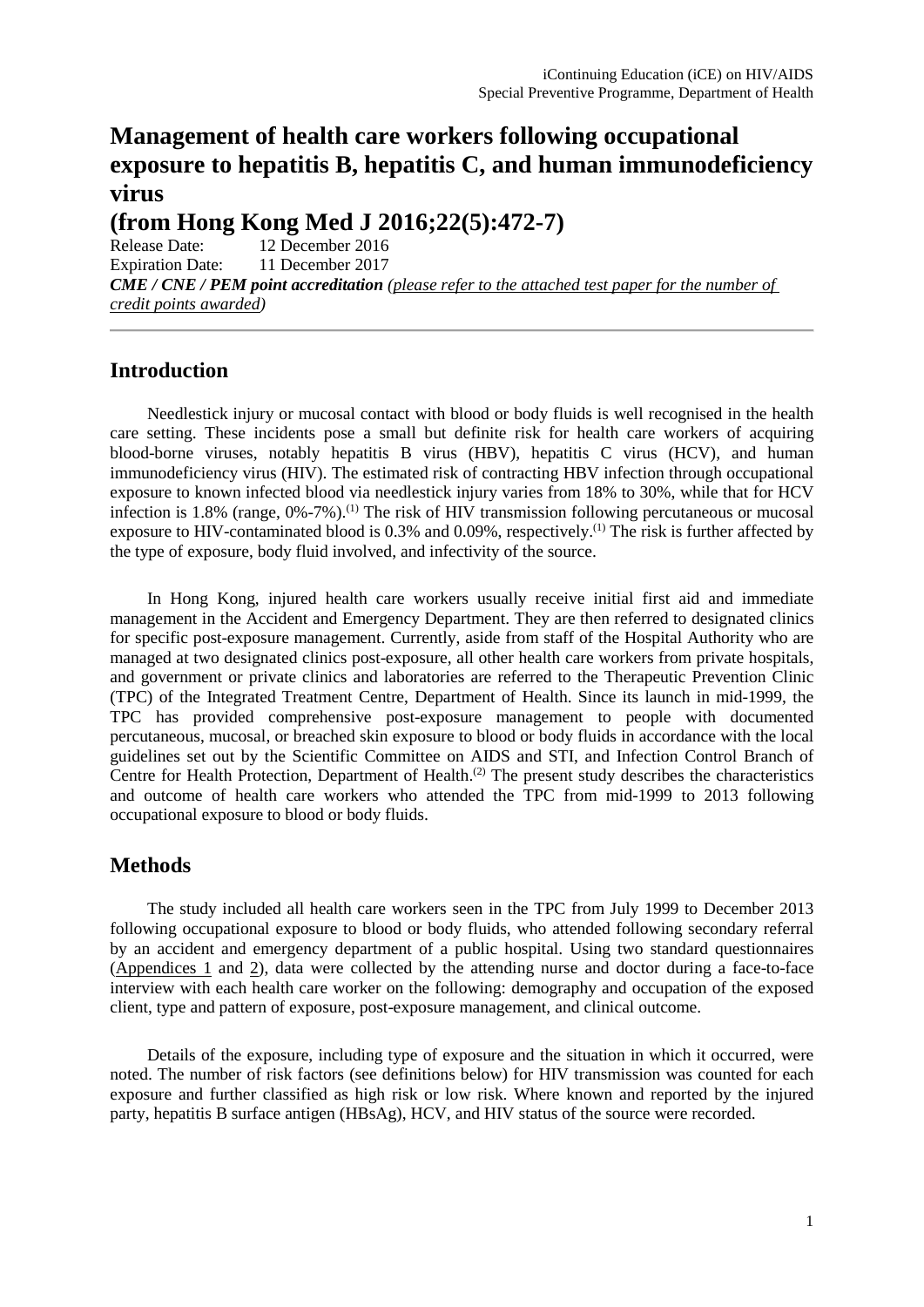The timing of the first medical consultation in the accident and emergency department, any prescription of HIV post-exposure prophylaxis (PEP), and the time since injury were noted. Exposed health care workers who received HIV PEP were reviewed at clinic visits every 2 weeks until completion of the 4-week course of treatment, and any treatment-related adverse effects were reported. Blood was obtained as appropriate at these visits for measurement of complete blood count, renal and liver function, and amylase, creatine kinase, fasting lipid, and glucose levels.

Apart from HIV PEP–related side-effects (reported and rated by patients as mild, moderate, or severe), the rate of completion of PEP, and number of HBV, HCV, and HIV seroconversions following the incident was also recorded. The HBsAg, anti-HBs, anti-HCV, and anti-HIV were checked at baseline and 6 months post-exposure to determine whether seroconversion had occurred. Those exposed to a known HCV-infected source or a source known to be an injecting drug user had additional blood tests 6 weeks post-exposure for liver function, anti-HCV, and HCV RNA. Additional HIV antibody testing at 3 and 12 months post-exposure was arranged for those who received HIV PEP. For those who contracted HCV infection from a source co-infected with HCV and HIV, further HIV testing was performed at 1 year post-exposure to detect delayed seroconversion.

#### **Definitions**

Health care workers included doctors and medical students, dentists and dental workers, nurses, midwives, inoculators, laboratory workers, phlebotomists, ward or clinic attendants, and workmen. Staff working in non–health care institutions (eg elderly home, hostels, and sheltered workshops) were excluded. Five factors were classified as high-risk exposure: (i) deep percutaneous injury, (ii) procedures involving a device placed in a blood vessel, (iii) use of a hollow-bore needle, (iv) device that was visibly contaminated with blood, and (iv) source person with acquired immunodeficiency syndrome (AIDS).<sup>(3)</sup> Another five factors were classified as low-risk exposure: (i) moderate percutaneous injury, (ii) mucosal contact, (iii) contact with deep body fluids other than blood, (iv) source person was HIV-infected but not or not sure about the stage of AIDS, and (v) any other reason contributing to increased risk according to clinical judgement.

#### **Results**

From July 1999 to December 2013, 1525 health care workers (75-168 per year) with occupational exposure to HBV, HCV, or HIV were referred to the TPC (Fig). Females constituted 77% of all attendees. The median age was 33 years (range, 17-73 years). The majority came from the dental profession (36.8%) and nursing profession (33.4%), followed by ward/clinic ancillary staff  $(11.6\%)$  and the medical profession  $(4.7\%)$ .

#### **Type and pattern of exposure**

The majority of exposures occurred in a public clinic or laboratory (n=519, 34.0%), followed by public hospital (n=432, 28.3%), private clinic or laboratory (n=185, 12.1%), and private hospital (n=23, 1.5%). Most were a percutaneous injury (88.9%). Mucosal contact, breached skin contact, and human bite were infrequent (Table 1). Approximately 60% of the incidents occurred in one of the four situations: (a) cleaning/tidying up after procedures (the most common), (b) other bedside/treatment room procedures, (c) injection, including recapping of needles, or (d) blood taking/intravenous catheter insertion. The contact specimen was blood or blood products, blood-contaminated fluid, and saliva or urine in 30.6%, 5.8%, and 14.1% of the cases, respectively. The technical device involved was a hollow-bore needle in 48.1%, dental instrument in 20.7%, and lancet in 7.7%. More than 80% considered the injury superficial.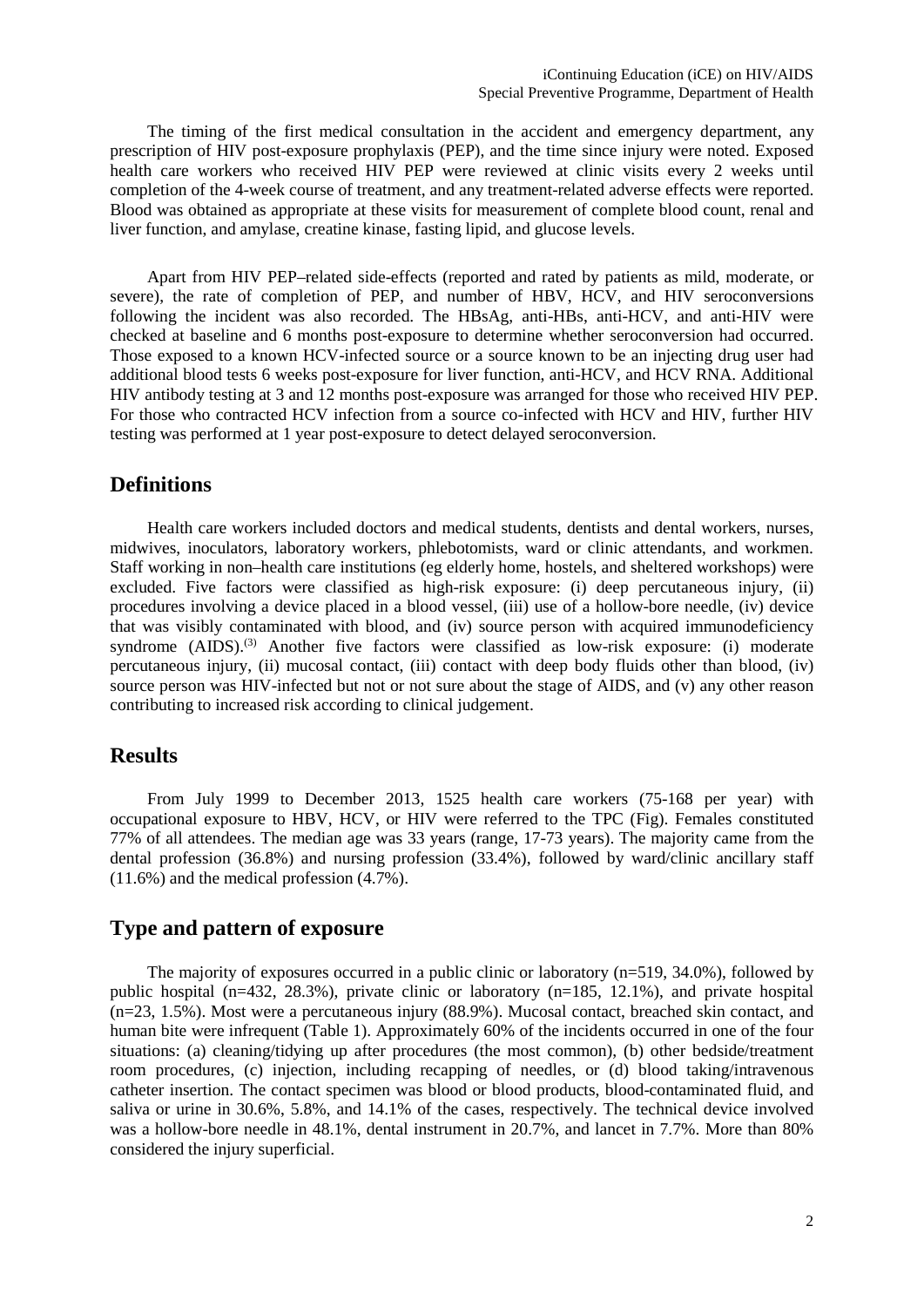Figure 1. Referrals of healthcare workers with occupational exposures to TPC and the PEP prescriptions

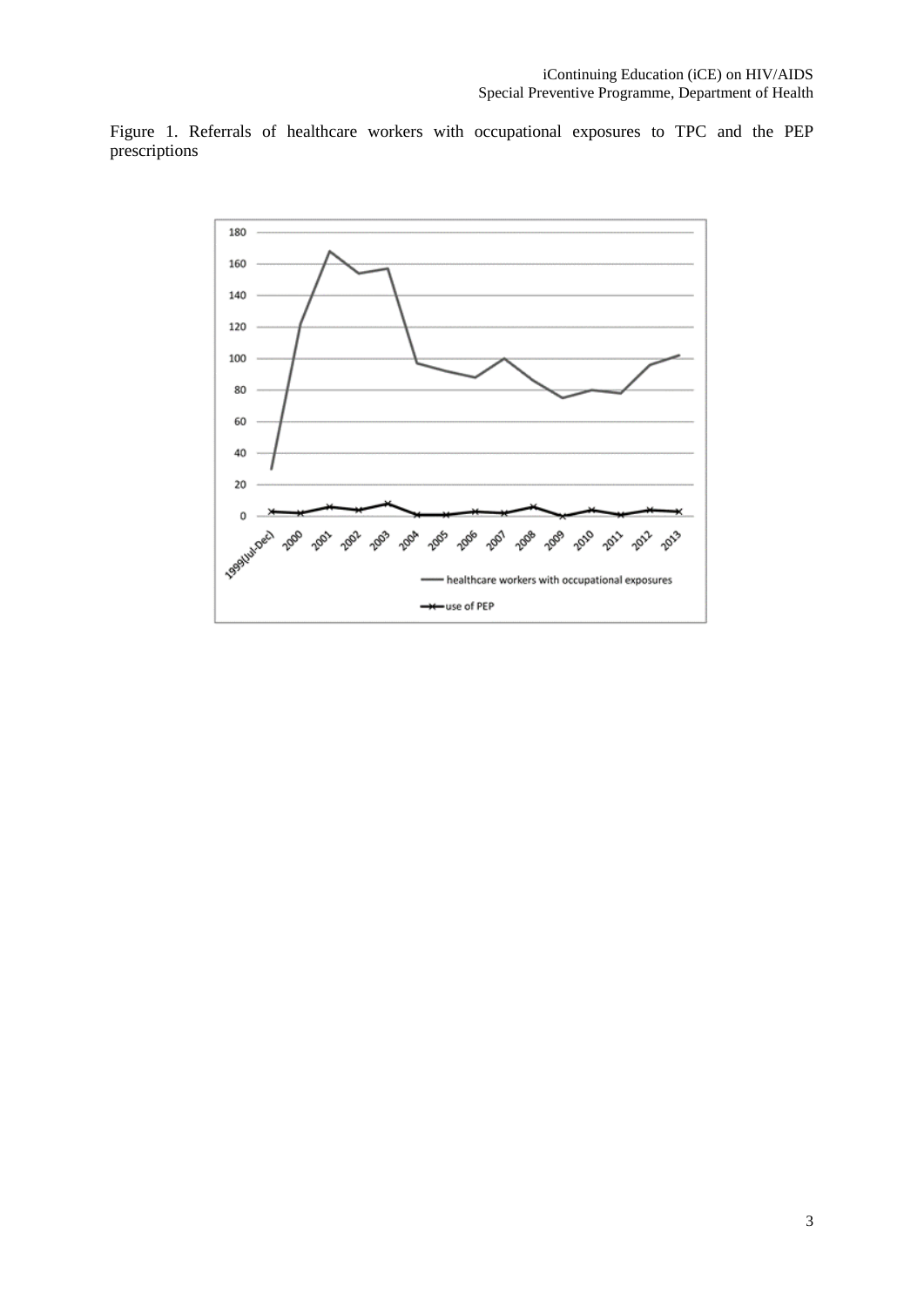| Nature of exposures $(n=1525)$              |      |                   |
|---------------------------------------------|------|-------------------|
| Percutaneous                                | 1356 | $(88.9\%)$        |
| Mucosal                                     | 50   | $(3.3\%)$         |
| Non-intact skin                             | 30   | $(2.0\%)$         |
| Human bite                                  | 59   | $(3.9\%)$         |
| Others                                      | 30   | $(2.0\%)$         |
| Severity                                    |      |                   |
| Superficial                                 | 1263 | $(82.8\%)$        |
| Moderate                                    | 196  | $(12.9\%)$        |
| Deep                                        | 3    | $(0.2\%)$         |
| Procedure involved                          |      |                   |
| Blood-taking/intravenous catheter insertion | 158  | $(10.4\%)$        |
| Injection including recap                   | 218  | $(14.3\%)$        |
| Other bedside/treatment room procedures     | 252  | $(16.5\%)$        |
| Cleansing/tidying up after procedures       | 298  | $(19.5\%)$        |
| Others                                      | 534  | $(35.0\%)$        |
| <b>Contact specimen</b>                     |      |                   |
| Blood/blood products                        | 467  | $(30.6\%)$        |
| Blood-contaminated fluid                    | 89   | $(5.8\%)$         |
| Saliva/urine                                | 215  | $(14.1\%)$        |
| Other/unknown                               | 754  | $(49.4\%)$        |
| <b>Technical device</b>                     |      |                   |
| Hollow-bore needle                          | 733  | $(48.1\%)$        |
| Lancet                                      | 118  | $(7.7\%)$         |
| Dental instrument                           | 315  | (20.7%)           |
| Others                                      | 195  | $(12.8\%)$        |
| Nil                                         | 164  | $(10.8\%)$        |
| Reported status of source (known in 1277)   |      | % of known source |
| Known HBsAg positive                        | 95   | $(7.4\%)$         |
| Known HCV positive                          | 21   | $(1.6\%)$         |
| Known HIV positive                          | 42   | $(3.3\%)$         |

**Table 1. Details of occupational exposures in healthcare workers** 

High-risk and low-risk factors were noted in 869 (57%) and 166 (11%) exposures, respectively. Blood taking/intravenous catheter insertion carried the highest risk among all the procedures, with a mean risk factor of 1.29 (Table 2). Gloves were used in 956 (62.7%) exposures, goggles/mask in 50 (3.3%), and gown/apron in 55 (3.6%). Nonetheless, 101 (6.6%) health care workers indicated that they did not use any personal protective equipment during the exposure.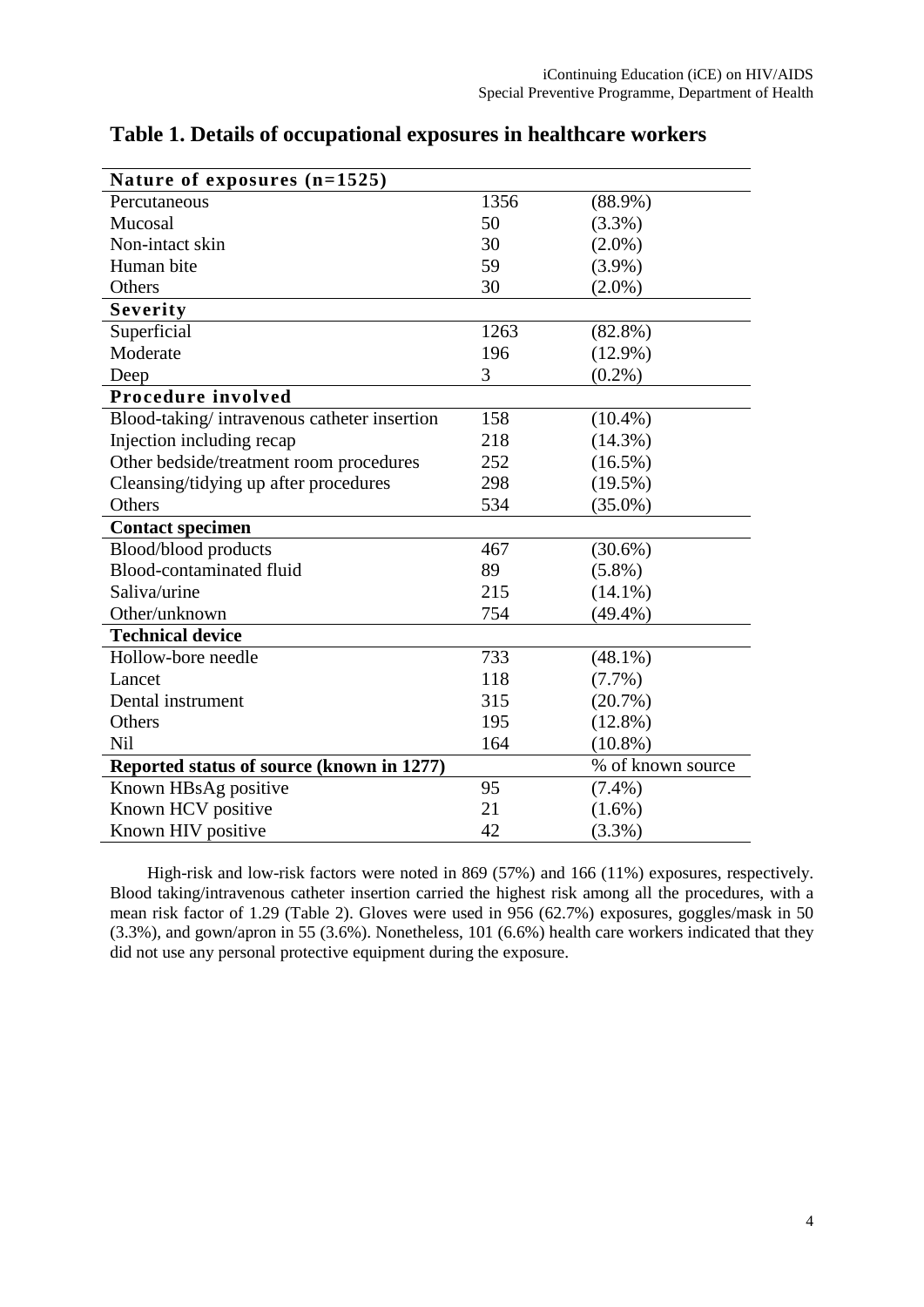|                                             | No. of  | No. of risk factors |      |               |
|---------------------------------------------|---------|---------------------|------|---------------|
|                                             | workers | Range               | Mean | (95% CI)      |
| Blood-taking/intravenous catheter insertion | 140     | $1 - 3$             | 1.29 | 1.18-1.39     |
| Injection including recap                   | 196     | $1-2$               | 1.02 | $1 - 1.04$    |
| Other bedside/treatment room procedures     | 95      | $1-2$               | 1.03 | $0.99 - 1.07$ |
| Cleansing/tidying up after procedures       | 115     | $1 - 3$             | 1.03 | $0.98 - 1.06$ |
| Surgery in operating theatre                | 46      | $1 - 1$             | 1.00 |               |
| Sharps disposal                             | 174     | $1 - 3$             | 1.09 | $1.03 - 1.14$ |
| Other                                       | 88      | $1 - 2$             | 1.03 | $0.99 - 1.07$ |

## **Table 2. Risk factors in health care workers with higher-risk occupational exposure during various activities/procedures from 1999 to 2013**

The source patient could be identified in 1277 (83.7%) cases but the infectious status was unknown in most. The baseline known positivity rate for HBV, HCV, and HIV of all identified sources was 7.4%, 1.6%, and 3.3%, respectively (Table 1).

#### **Care and clinical outcome**

Nearly half of the injured health care workers attended a medical consultation within 2 hours (n=720, 47.2%) and another 552 (36.2%) attended between 2 and 12 hours following exposure. The median time between exposure and medical consultation was 2.0 hours.

During the study period, 48 (3.1%) health care workers received HIV PEP for occupational exposure, ranging from zero to eight per year (Fig). One third received PEP within 2 hours of exposure, and the majority (89.6%) within 24 hours. The median time to PEP was 4.0 hours post-exposure (interquartile range, 2.0-8.1 hours). A three-drug regimen was prescribed in 85.7% of cases. The most common regimen was zidovudine/lamivudine/indinavir (39.6%), followed by zidovudine/lamivudine/ritonavir-boosted lopinavir (31.3%), and zidovudine/lamivudine (12.5%) (Table 3). Upon consultation and risk assessment at the TPC, 36 (75%) workers had treatment continued from the accident and emergency department. Among them, the source was confirmed to be HIV-positive in 14 (38.9%) cases. Of the 35 clients with known outcome, drug-related adverse events were seen in 31 (88.6%) health care workers; more than half (n=18, 58.1%) of which were considered to be moderate or severe. Treatment-related side-effects led to early termination of PEP in eight (22.9%) health care workers. Excluding nine clients in whom prophylaxis was stopped when the source was established to be HIV-negative, 19 (73.1%) clients were able to complete the 28-day course of PEP. Of the 14 clients who sustained injury from an HIV-infected source patient, all received PEP but two did not complete the course; the completion rate was 85.7%.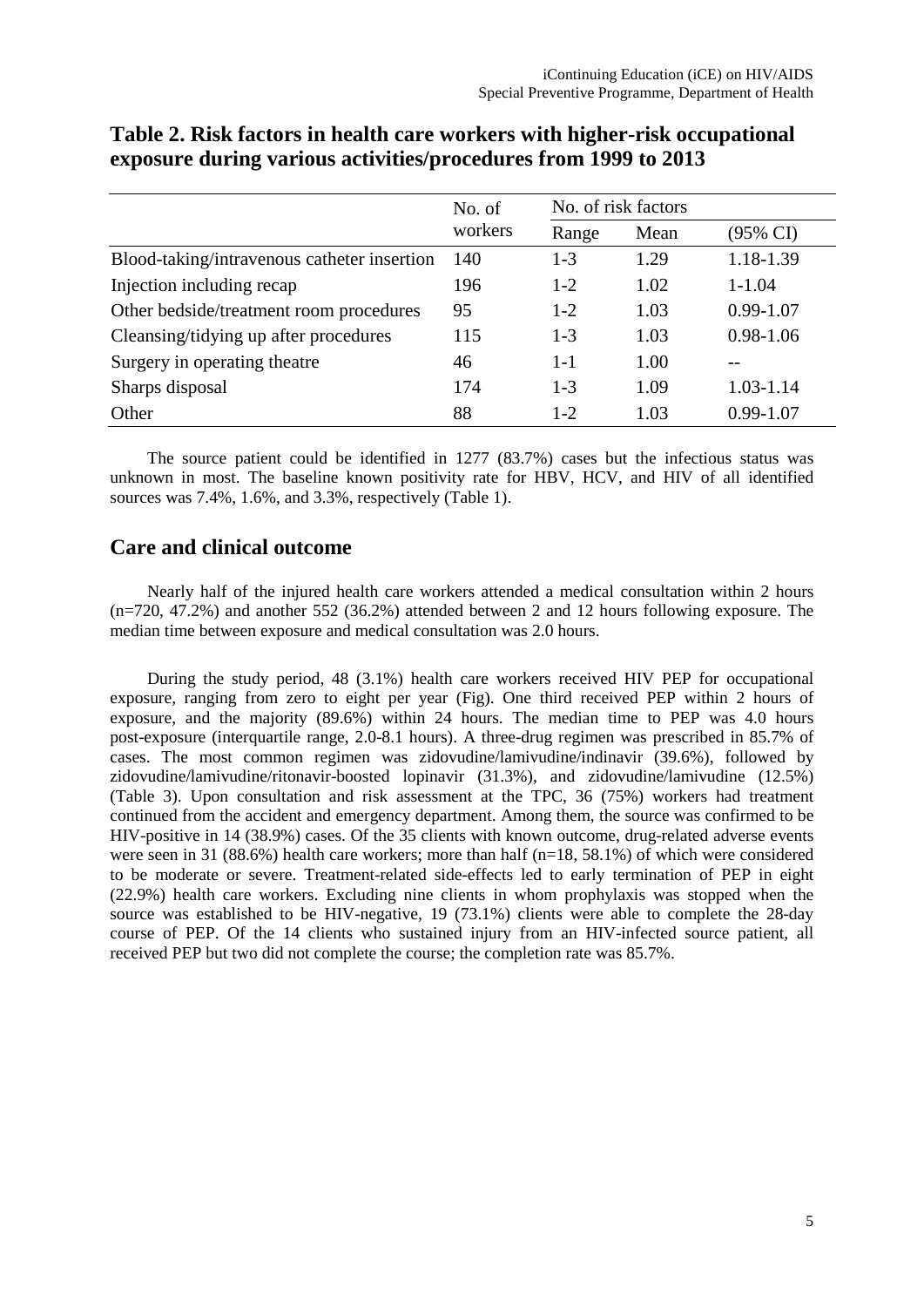| Regimen            | No. of prescriptions | %    |
|--------------------|----------------------|------|
| AZT/3TC            | 6                    | 12.5 |
| AZT/3TC/ATV        | 1                    | 2.1  |
| AZT/3TC/IDV        | 19                   | 39.6 |
| AZT/3TC/LPVr       | 15                   | 31.3 |
| <b>AZT/3TC/NFV</b> | 5                    | 10.4 |
| AZT/DDI/LPVr       | 1                    | 2.1  |
| TDF/FTC/LPVr       | 1                    | 2.1  |
| Total              | 48                   | 100  |

**Table 3. Post-exposure prophylaxis regimens of human immunodeficiency virus**

ATV= atazanavir; AZT= zidovudine; DDI = didanosine ; FTC= emtricitabine ; IDV= indinavir ; LPVr= ritonavir-boosted lopinavir ; NFV= nelfinavir ; TDF= tenofovir ; 3TC= lamivudine.

At baseline, none of the injured health care workers tested positive for HCV or HIV, while 49 (3.2% of all health care workers seen in TPC) tested HBsAg-positive. Almost half of the health care workers (n=732, 48.0%) were immune to HBV (anti-HBs positive). After follow-up of 6 months (1 year for those who took PEP), no case of HBV, HCV, or HIV seroconversion was detected in this cohort.

#### **Discussion**

Health care workers may be exposed to blood-borne viruses when they handle sharps and body fluids. Thus, adherence to standard precautions of infection control is an integral component of occupational health and safety for health care workers. In this cohort, percutaneous injury with sharps during cleaning or tidying up after procedures remained the most common mechanism of injury. Many of these incidents could have been prevented by safer practice, for instance, by not recapping needles or by disposing needles directly into a sharps box after use. The use of gloves as part of standard precautions was suboptimal and greater emphasis on the importance of wearing the appropriate personal protective equipment should be made during staff training at induction and on refresher courses. Technical devices with safety needleless features may reduce sharps injuries. Improvement in the system (eg by placing a sharps box near the work area) or the workflow to minimise distraction may also help compliance with infection control measures.

Once exposure occurs, PEP is the last defence against HBV and HIV. For HBV infection, PEP with hepatitis B immunoglobulin followed by hepatitis B vaccination has long been the standard practice in Hong Kong. For HIV infection, the efficacy of PEP in health care workers following occupational exposure was demonstrated by a historic landmark overseas case-control study.<sup>(3)</sup> Prescription of zidovudine achieved an 81% reduction in risk of HIV seroconversion following percutaneous exposure to HIV-infected blood.<sup>(3)</sup> Local and international guidelines now recommend a combination of three antiretroviral drugs for PEP.<sup> $(2, 4, 5, 6)$ </sup> In this cohort, although more than half of the exposures had higher risk factors for HIV acquisition, it was uncommon for the source patients to have known HIV infection (2.8% of these exposures). Thus, in accordance with the local guideline, PEP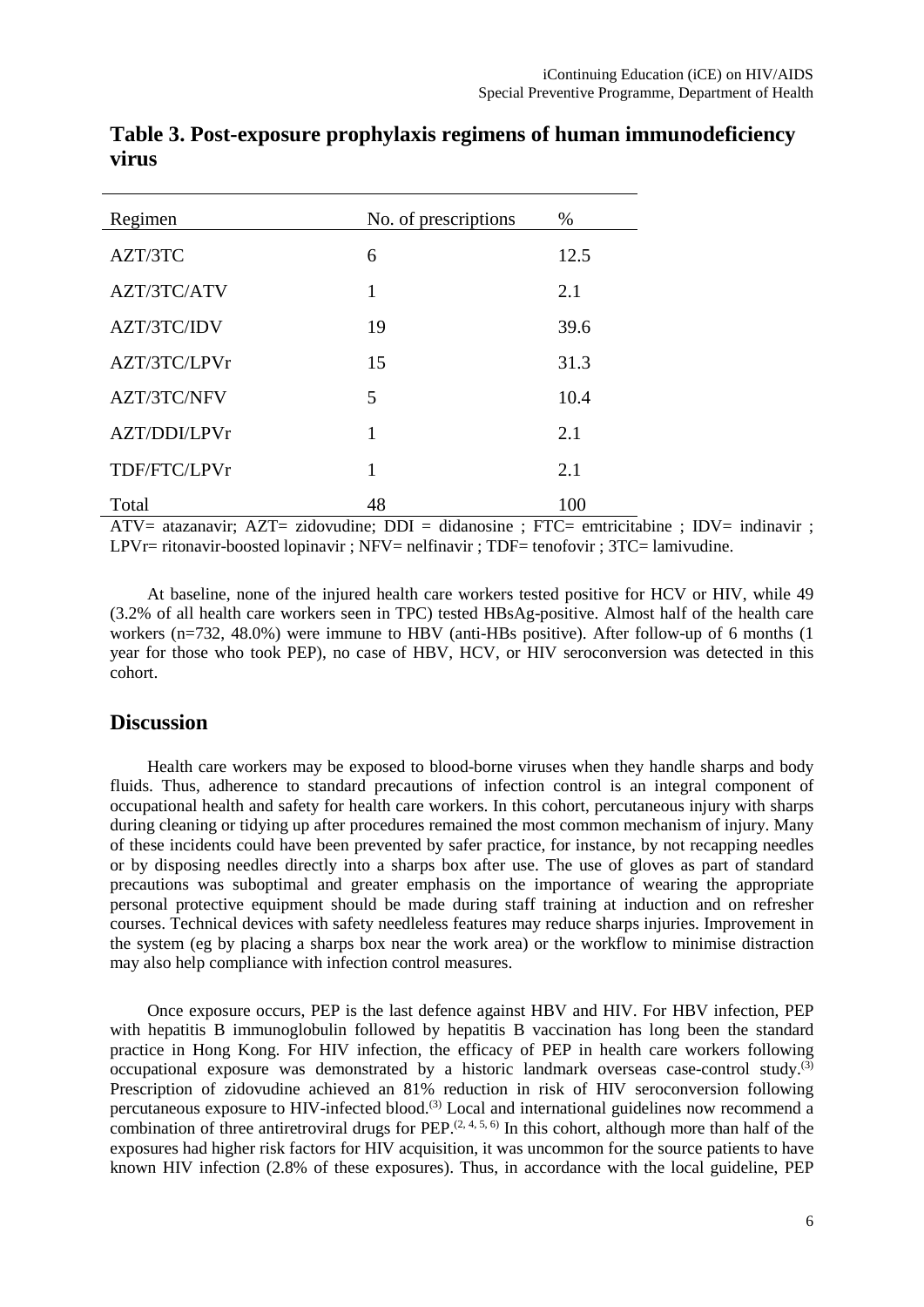was not commonly prescribed. Nevertheless, PEP was prescribed in all 14 exposures to a known HIV-positive source and in other 34 exposures after risk assessment. Our experience is comparable with the health care service in the UK and US. In the UK, 78% of health care workers exposed to an HIV-infected source patient were prescribed PEP.<sup>(7)</sup> In a report from the US, only 68% of health care workers with such exposure took PEP.<sup>(8)</sup> For HCV, PEP with antiviral therapy is not recommended according to the latest guidelines from American Association for the Study of Liver Diseases/Infectious Diseases Society of America.<sup>(9)</sup> In case seroconversion occurs and early treatment is considered desirable, these patients with acute hepatitis C can be treated with direct-acting antivirals using the same regimen recommended for chronic hepatitis C.

If indicated, HIV PEP should be taken as early as possible after exposure to achieve maximal effect. Initiation of PEP after 72 hours of exposure was shown to be ineffective in animal studies.<sup>(10)</sup> The timing of PEP initiation in our cohort appeared to be less prompt (33.3% within 2 hours compared with more than 60% and 80% within 3 hours in the UK and US, respectively). Overall, however, 89.6% managed to start PEP within 24 hours, in line with experience in the UK or US. Health care workers should be reminded about post-exposure management and the need for timely medical assessment following occupational exposure. In the accident and emergency department, priority assessment should be given to health care workers exposed to blood-borne viruses. The median duration of PEP intake of 28 days was in line with the local guidelines. With the availability of newer drugs with fewer toxicities, the tolerance and compliance rate should improve.

Finally, using the estimated risk of HIV transmission with percutaneous injury of 0.3%, we would expect four HIV seroconversions in 1356 percutaneous exposures in TPC if all were exposed to HIV-infected blood. Because in most of these exposures the source HIV status was unknown and likely negative in this region of overall low HIV prevalence (approximately  $0.1\%$ <sup>(11)</sup>), the actual risk of HIV transmission was much lower in the health care setting of Hong Kong. This finding is confirmed by the fact that no HIV seroconversion occurred in this cohort. In addition, those with exposure of the highest risk received HIV PEP. In the UK, there were 4381 significant occupational exposures from 2002 to 2011, of which 1336 were exposures to HIV-infected blood or body fluid. No HIV seroconversions occurred among these exposures.<sup> $(7)$ </sup> In the US, there has been one confirmed case of occupational transmission of HIV in health care workers since 1999.(12) Similarly, the local prevalence of HCV infection is low  $\langle 0.1\%$  in new blood donors<sup>(13)</sup>), partly explaining the absence of HCV transmission in this cohort. In contrast, there were 20 cases of HCV seroconversion in health care workers reported between 1997 and 2011 in the UK.<sup> $(7)$ </sup> Hepatitis B is considered to be endemic in Hong Kong, with HBsAg positivity of 1.1% in new blood donors and 6.5% in antenatal women in 2013.(13) Nonetheless, the HBV vaccination programme in health care workers coupled with HBV PEP has proven successful in preventing HBV transmission to health care workers. With concerted efforts in infection control and timely PEP, transmission of blood-borne viruses via sharps and mucosal injury in the health care setting is largely preventable.

There are several limitations to our study. First, data were collected from a single centre and based on secondary referral. We did not have data for other health care workers who had occupational exposure but who were not referred to the TPC for post-exposure management, or who were referred but did not attend. Thus, we were not able to draw any general conclusions on the true magnitude of the problem. Second, details of the exposure and the infection status of the source were self-reported by the exposed client and prone to bias and under-reporting.

#### **Conclusions**

Percutaneous injury with sharps during cleaning or tidying up after procedures was the most common cause of occupational exposure to blood or body fluids in this cohort of health care workers. The majority of source patients were not confirmed HIV-positive and HIV PEP was not generally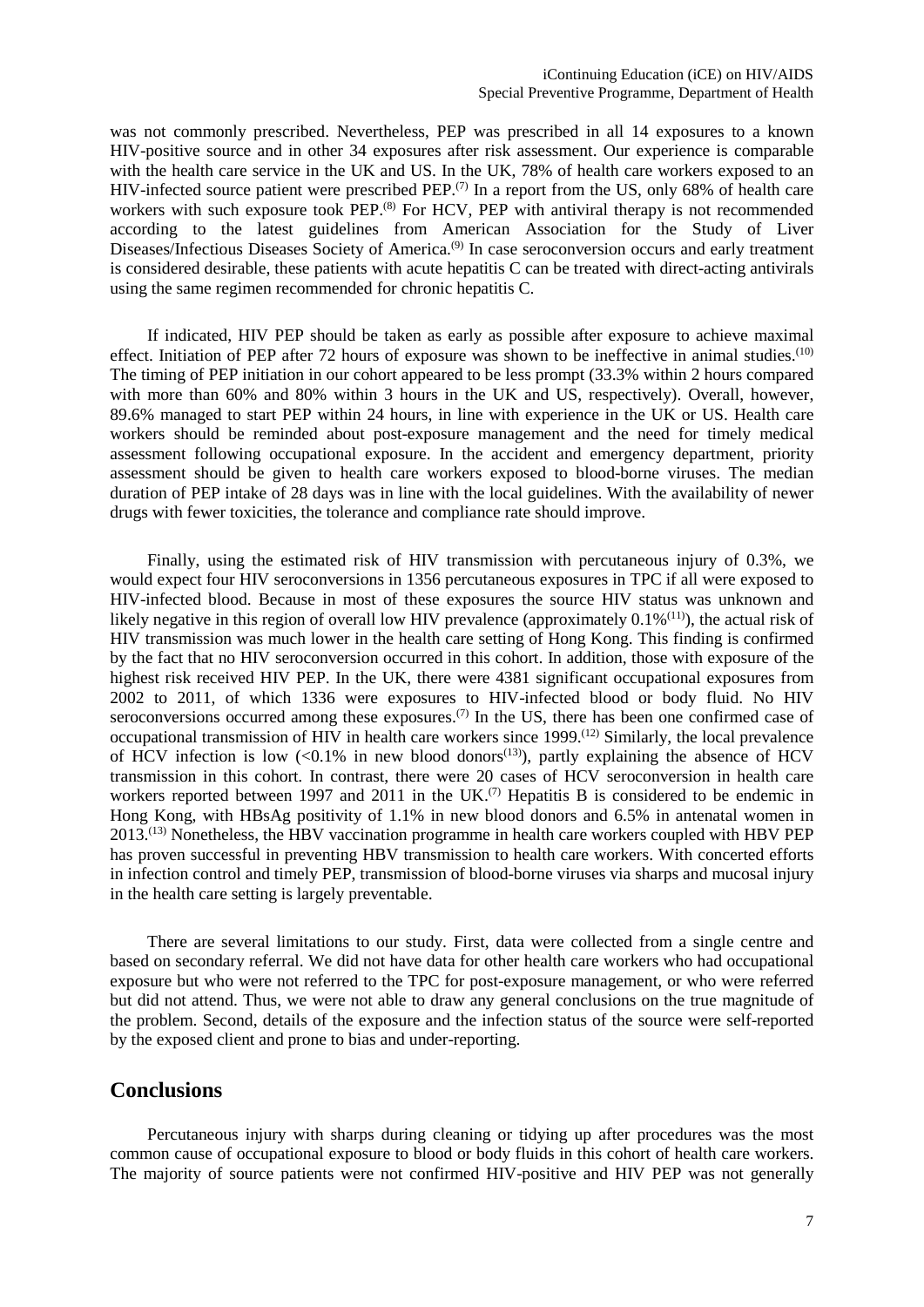indicated. Prescriptions of HIV PEP were appropriate and timely in most cases. There were no HIV, HBV, and HCV seroconversions in health care workers who attended the TPC following sharps or mucosal injury from mid-1999 to 2013.

## **References**

- 1. Pruss-Ustun A, Raptiti E, Hutin Y. Sharps injuries: global burden of disease from sharps injuries to health-care workers. Geneva, World Health Organization 2003 (WHO Environmental Burden of Disease Series, No 3).(Available at http://www.who.int/quantifying\_ehimpacts/publications/ebd11.pdf. Accessed 2February, 2016).
- 2. Scientific Committee on AIDS & STI (SCAS), and Infection Control Branch, Centre for Health Protection, Department of Health. Recommendations on the management and postexposure prophylaxis of needlestick injury or mucosal contact to HBV, HCV and HIV. January 2014.
- 3. Cardo DM, Culver DH, Ciesielski CA, et al. A case-control study of HIV seroconversion in health-care workers after percutaneous exposure. N Engl J Med 1997; 337:1485-90.
- 4. US Public Health Service Working Group. Updated US Public Health Services Guideline for the management of occupational exposures to human immunodeficiency virus and recommendations for postexposure prophylaxis. Infect Control HospEpidemiol 2013;34:875-92.
- 5. UK Department of Health. HIV post-exposure prophylaxis: Guidance from the UK Chief Medical Officers' Expert Advisory Group on AIDS (19 September 2008, last updated 29 April 2015).
- 6. World Health Organization. Guidelines on post-exposure prophylaxis for HIV and the use of co-trimoxazole prophylaxis for HIV-related infections among adults, adolescents and children. Recommendations for a public health approach - December 2014 supplement to the 2013 consolidated ARV guidelines.
- 7. Health Protection Agency, Health Protection Services; Public Health Wales; Public Health Agency North Ireland; Health Protection Scotland. Eye of the Needle. United Kingdom Surveillance of Significant Occupational Exposure to Bloodborne Viruses in Healthcare Workers. London: Health Protection Agency. December 2012.
- 8. US Department of Health and Human Service, CDC. The National Surveillance System for Healthcare Workers (NaSH). Summary Report for Blood and Body Fluid Exposure Data Collected from Participating Healthcare Facilities (June 1995 through December 2007).
- 9. AASLD-IDSA. Recommendations for testing, managing, and treating hepatitis C. http://www.hcvguideines.org. Updated 24 February, 2016, accessed 5 May, 2016.
- 10. Tsai CC, Emau P, Follis KE, et al. Effectiveness of post-inoculation. (R)-9-(2-phosphonylmethoxypropyl)adenine treatment for prevention of persistent simian immunodeficiency virus SIVmne infection depends critically on timing of initiation and duration of treatment. J Virol 1998;72:4265-73.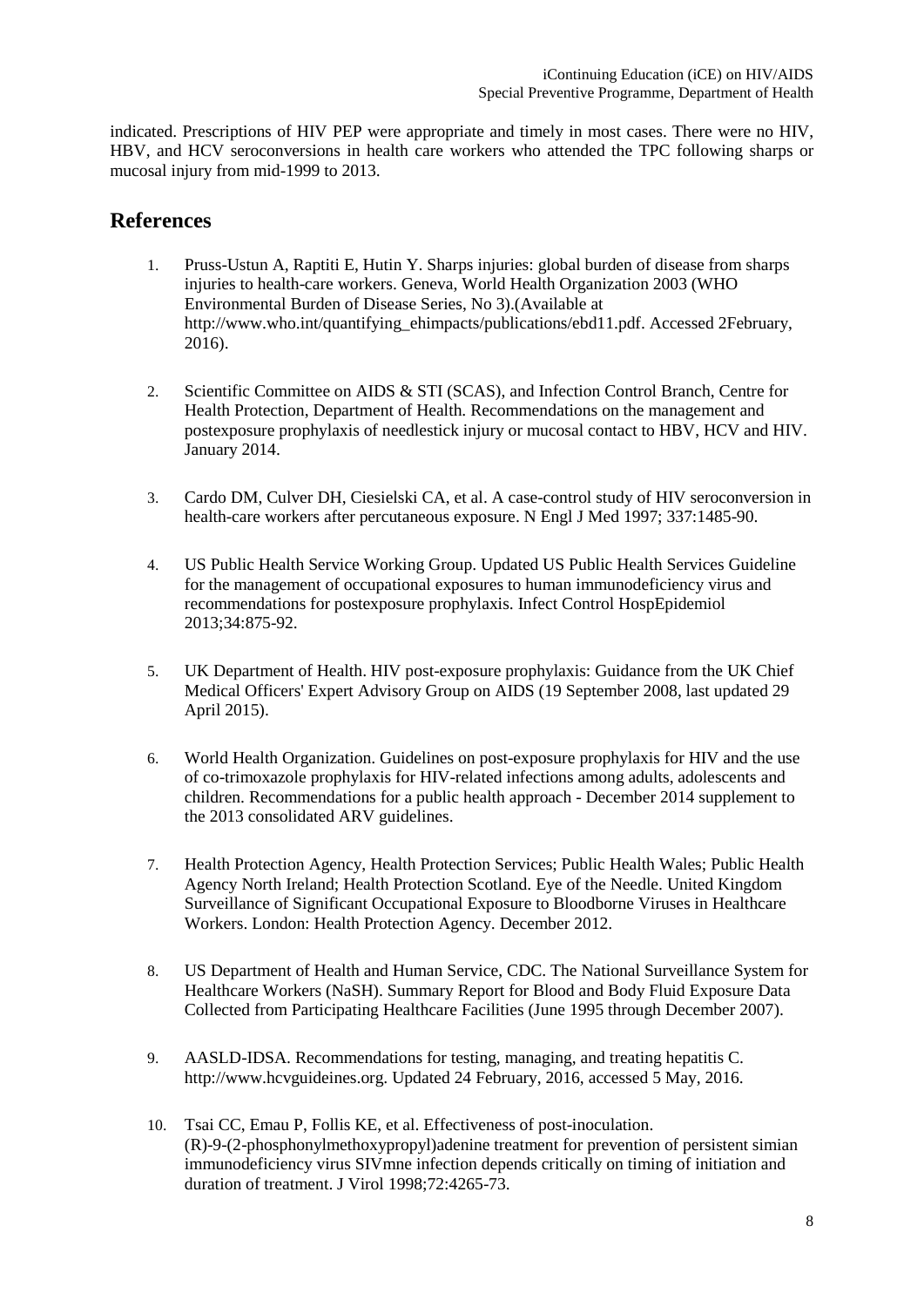- 11. Special Preventive Programme, Centre for Health Protection, Department of Health. HIV Surveillance Report 2014 Update. December 2015.
- 12. Joyce MP, Kuhar D, Brooks JT, Occupationally acquired HIV infection among health care workers - United States, 1985-2013. MMWR Morb Mortal Wkly Rep 2015;63(53):1245-6.
- 13. Special Preventive Programme, Centre for Health Protection, Department of Health. Surveillance of viral hepatitis in Hong Kong - 2014 Update Report. December 2015.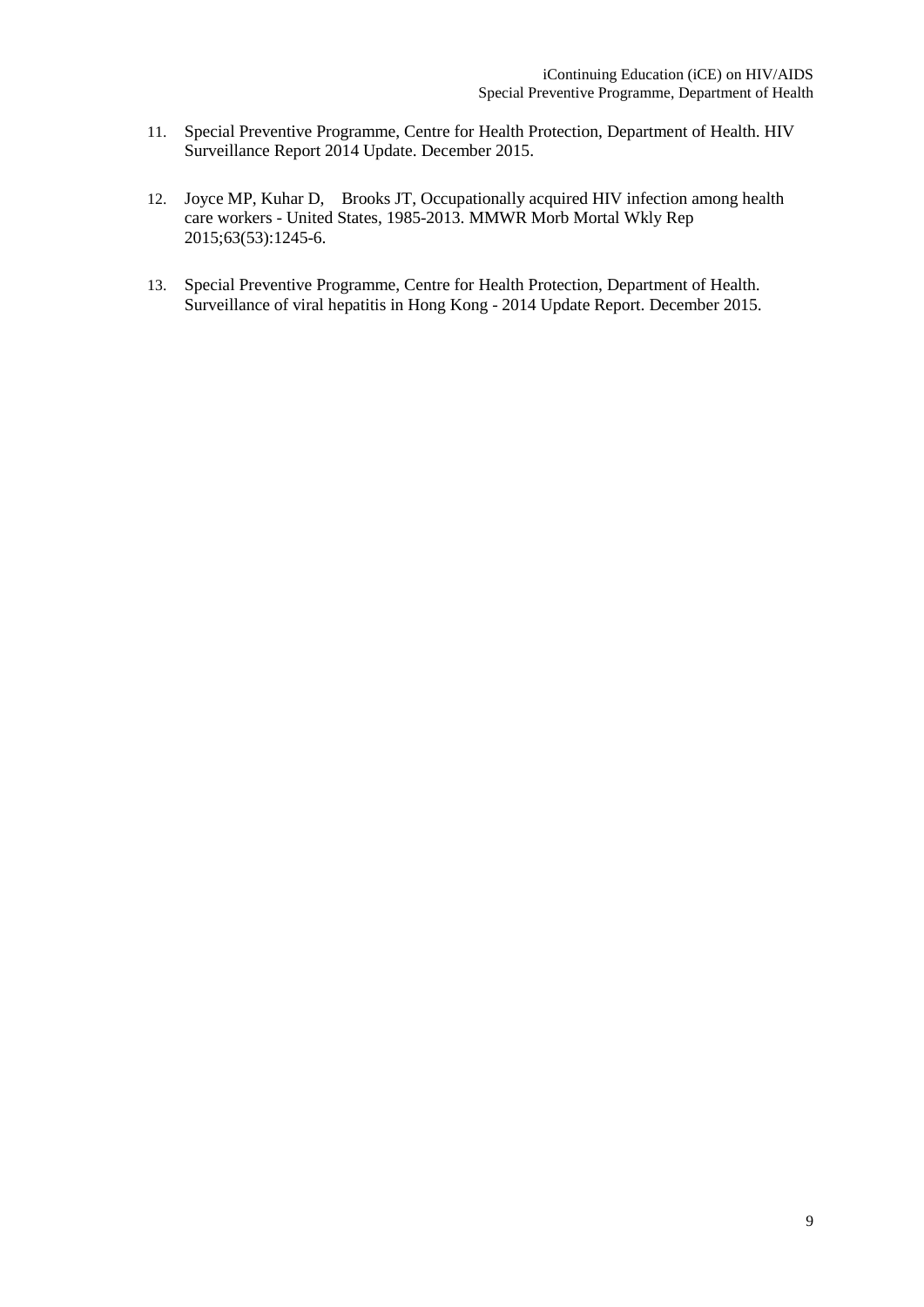## **Test paper**

# **Management of health care workers following occupational exposure to hepatitis B, hepatitis C, and human immunodeficiency virus**

# **(from Hong Kong Med J 2016;22(5):472-7)**<br>Expiration Date: 11 December 2017

11 December 2017

*CME point # / CNE point: 1 / PEM point: 1 (Healthcare related which contributes to the enhancement of professionalism of midwives/nurses)*

- Please indicate one answer to each question.
- Answer these on the answer sheet and make submission by fax to Special Preventive Programme, Department of Health.

*# Please contact respective authorities directly for CME/CPD accreditation if it is not on listed below.* 

| <b>Accreditors</b>                                                                             | <b>CME Point</b> |
|------------------------------------------------------------------------------------------------|------------------|
| Department of Health (for practising doctors who are not taking CME programme for specialists) |                  |
| Anaesthesiologists                                                                             |                  |
| <b>Community Medicine</b>                                                                      |                  |
| <b>Dental Surgeons</b>                                                                         |                  |
| <b>Emergency Medicine</b>                                                                      |                  |
| <b>Family Physicians</b>                                                                       |                  |
| Obstetricians and Gynaecologists                                                               | 0                |
| Ophthalmologists                                                                               |                  |
| <b>Orthopaedic Surgeons</b>                                                                    |                  |
| Otorhinolaryngologists                                                                         | pending          |
| Paediatricians                                                                                 | pending          |
| Pathologists                                                                                   |                  |
| Physicians                                                                                     | $\Omega$         |
| Psychiatrists                                                                                  |                  |
| Radiologists                                                                                   |                  |
| Surgeons                                                                                       |                  |

- 1. Which of the following about occupational exposure to hepatitis B, hepatitis C and HIV is true?
	- (a). Hepatitis B, hepatitis C and HIV, in descending order, are commonly transmitted by needlestick injury in the health care setting.
	- (b). Injured health care workers in Hong Kong should call at one of the three designated clinics for immediate management.
	- (c). Overseas guidelines are used for guidance in management as no local guidelines are available.
	- (d). The Therapeutic Prevention Clinic (TPC) of the Department of Health caters only for exposed staff of the Department of Health.
	- (e). None of the above
- 2. Which of the following alone does NOT constitute high risk exposure?
	- (a). Use of solid bore needle
	- (b). Deep percutaenous injury
	- (c). Device that has been placed in a blood vessel
	- (d). Source patient with AIDS
	- (e). Device that is visibly contaminated with blood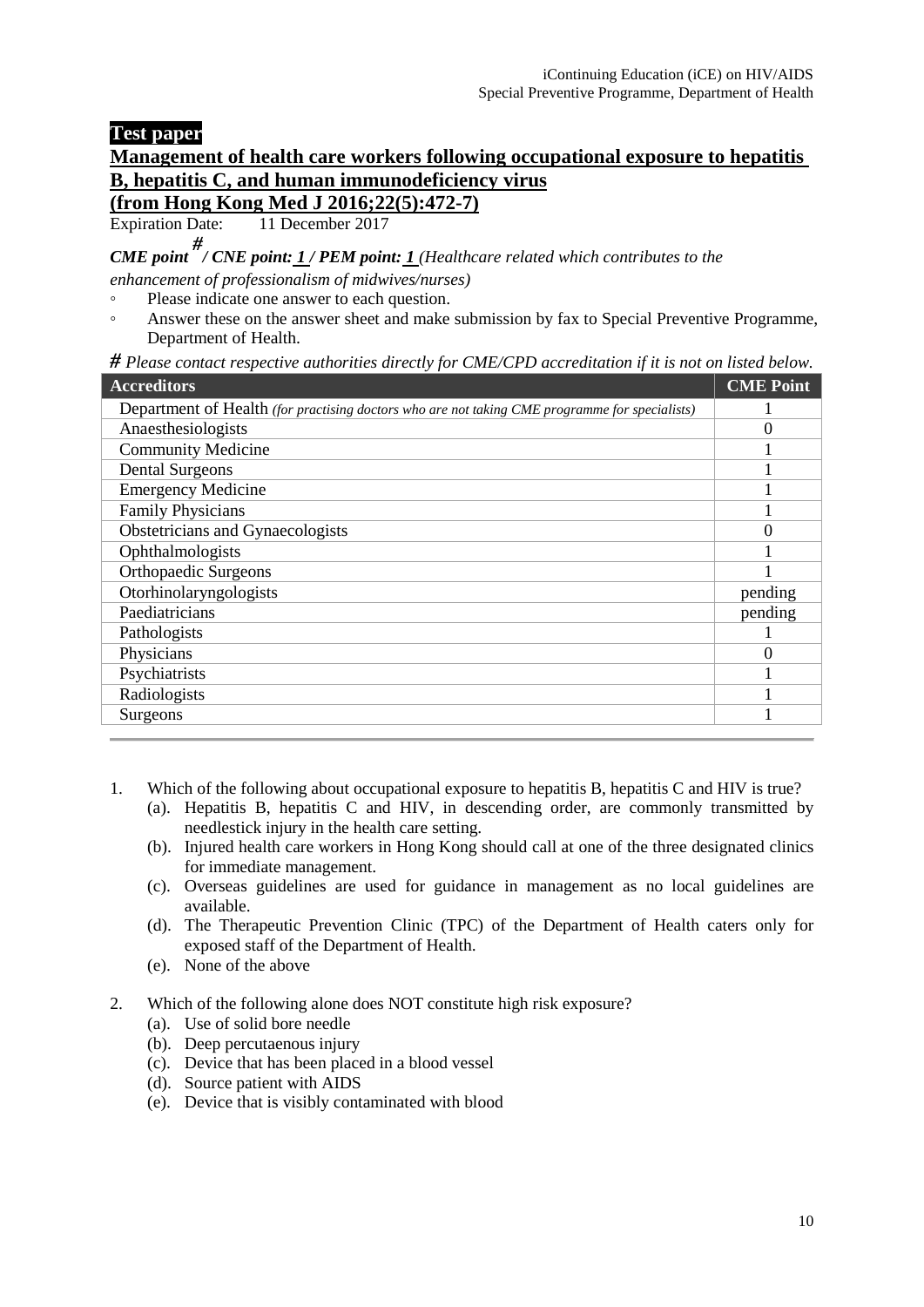- 3. Which of the following is NOT counted as health care workers among those referred to TPC?
	- (a). Ward attendants
	- (b). Phlebotomist
	- (c). Inoculators
	- (d). Workman of sheltered workshop
	- (e). None of the above
- 4. Which of the following statement is true for HIV post-exposure prophylaxis (PEP)?
	- (a). Used alone, zidovudine achieves only an 18% reduction in risk of HIV seroconversion after percuataneous exposure to HIV infected blood.
	- (b). PEP is effective only if given within 24 hours of exposure.
	- (c). Drug-related adverse events were uncommonly seen in recipients of PEP and most of them were considered mild.
	- (d). The recommended PEP regimen comprises a combination of three drugs to be given for four weeks.
	- (e). None of the above.
- 5. Which of the following is true of post-exposure prophylaxis against hepatitis B and hepatitis C?
	- (a). Hepatitis B immunoglobulin (HBIG) should be given whenever the source is known to be HbeAg positive, regardless of the immune status of the exposed health care worker.
	- (b). After HBIG is given, hepatitis B vaccination should be postponed for at least 6 months to avoid interference of response.
	- (c). If available, direct acting antivirals should be given for post-exposure prophylaxis to hepatitis C.
	- (d). Health care workers attending the A&E Department should be given priority assessment at triage.
	- (e). None of the above.
- 6. In the cohort of injured health care workers followed by TPC, which of the following is NOT true?
	- (a). The majority of exposures was classified as superficial.
	- (b). Blood contaminated-fluid, not blood, was the most commonly implicated source of exposure.
	- (c). The device most often implicated was a hollow-bore needle.
	- (d). 6.6% of health care workers indicated that they had not used any personal protective equipment.
	- (e). Infection status of the source was unknown in the majority of cases
- 7. Which of the following is among the common procedures involved in occupational exposure to blood-borne viruses?
	- (a). Blood taking or intravenous catheter insertion
	- (b). Injection, including recapping of needles
	- (c). Cleaning or tidying up after procedures
	- (d). Bedside or treatment room procedures
	- (e). All of the above
- 8. Which of the following is NOT true regarding the care and clinical outcome of the cohort of health care workers followed by TPC?
	- (a). About half of the injured health care workers received medical attention within 2 hours.
	- (b). Drug related adverse effects were seen in 88.6% of PEP recipients and led to termination of PEP in some.
	- (c). 89% managed to start PEP within 24 hours.
	- (d). Two of the exposed health care workers tested positive for HIV at baseline.
	- (e). None of the above.